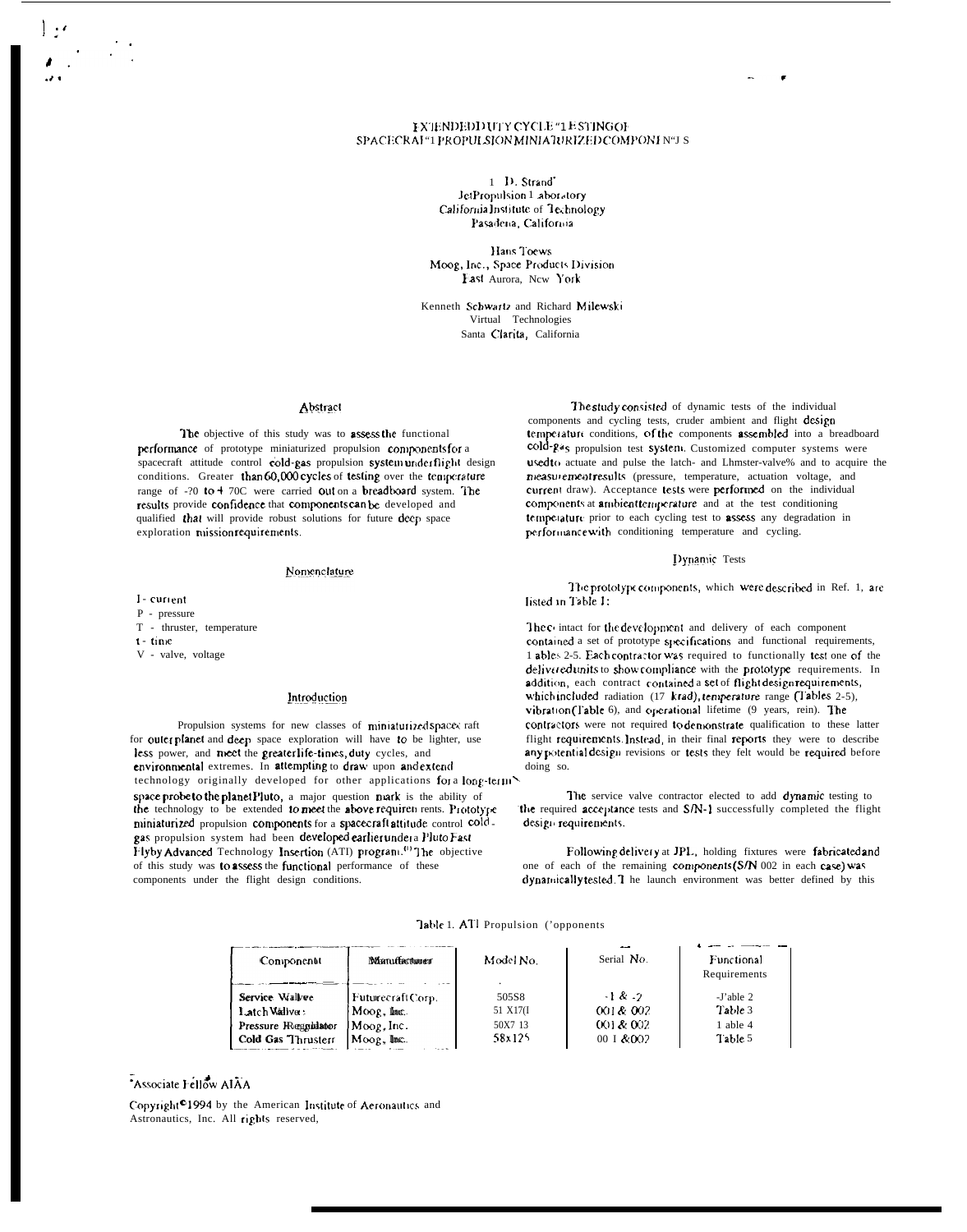Table 2. Service Valve Prototype Functional Requirements

| - Pressures:    | 0102.1 MPa (O to 300 Psi) operating $(MEOP)$                              |  |
|-----------------|---------------------------------------------------------------------------|--|
|                 | $1.5 \times \text{MEOP}$ proof                                            |  |
|                 | 2.5 X MEOP burst                                                          |  |
| - Temperatures: | 5 to $45^{\circ}$ C (41 10 113 <sup>o</sup> F) - prototype operating      |  |
|                 | $-20$ to $70^{\circ}$ C ( $-4$ to $158^{\circ}$ F) - flight non-operating |  |
| - I cakape:     | uncapped, primary seal closed: $1x \ 10^3$ scc/s GN, (max)                |  |
|                 | capped, seat open; $1103$ sc:/s GN, (nax)                                 |  |
|                 |                                                                           |  |

Life Cycle (open and close=1 cycle) =100 (min)

The 'running torque", i.e., torque on the actuation nut while operang or closing the valve, shall not increase more than 20% from the first 10 the 100th cycle.

Table 3. Latch Valve Prototype Functional Requirements

| - Pressures:                 | 0102.1 MPa (O to 300 Psi) operating $(MIOP)$<br>$1.5 \times$ MEOP proof<br>2.5 x MEOP burst                      |
|------------------------------|------------------------------------------------------------------------------------------------------------------|
| - operating<br>Temperatures: | 5 to 45 $^{\circ}$ C (40 to 1.13 $^{\circ}$ F) - prototype<br>$-20$ in 70 $^{\circ}$ C ( $-4$ to 158"1") flight  |
| - Flow rate:                 | 2 sl/nun GN, max at 48.3kPa (7psia) inlet pressure and 14kPa (2 psid)<br>differential pressure                   |
| - Leakage:                   | internal; O.01 see;/n,IrI. $GN_2$ (n $\infty$ ) at 2.1 MPa (300 Psi)<br>external; $1x10^{-5}$ scc/min. GN, (nax) |
| - Voltage:                   | $28 + 4$ Vdc opening or closing                                                                                  |
| - Power:                     | 15 W per coil (mm.) $\alpha$ 120°C (68°F)                                                                        |
| - Response:                  | 50 ns (max) with 24 Vdc opening or closing at $45^{\circ}$ C (1 13 <sup>°</sup> F)                               |
| - Cycle life:                | $5,000$ total (min)                                                                                              |

|  |  |  |  |  | Table 4. Pressure Regulator Prototype Function al Requirements |
|--|--|--|--|--|----------------------------------------------------------------|
|--|--|--|--|--|----------------------------------------------------------------|

| - Pressures:   |                                                                                                                         |
|----------------|-------------------------------------------------------------------------------------------------------------------------|
| Inlet:         | $2.0/$ to 0.345 MPa (300 to 50 Ps1) operating                                                                           |
|                | 3.2 MPa (450 Psi) proof                                                                                                 |
|                | 5.2 MPa (750 Psi) burst                                                                                                 |
| Outlet:        |                                                                                                                         |
|                | 34.5 kPa $(5 \text{ Psi})$ i $6\%$ at 1.0 sl/nin. flow rate, regulated "                                                |
|                | 48.3 kPa $(7 \text{ Psi})$ max lock-up                                                                                  |
|                | 2.07 Mpa (300 Psi) proof                                                                                                |
|                | 3.5 Mpa(500 Psi) burst                                                                                                  |
| operating      | 510 45 °C (40 to 113 °F) - prototype                                                                                    |
| Tempt.ralures: | $-20$ to $70^{\circ}$ C (-4 to $158^{\circ}$ F) flight                                                                  |
| Flow rate:     | 2 sl/min. GN, max at regulated pressure                                                                                 |
| leakage:       | internal; 0.01 see;/njin $GN_2$ (nxx) at 2.1 Mpa (300 Psi)<br>external; $1x \ 10^3 \text{sec/u}$ in. GN, $(\text{max})$ |
| Cycle life:    | 15,000 regulated cycles (nun)                                                                                           |

time, and an analysis was performed to determine a revised set of qualification test levels for the panel-mounted propulsion module components (valves and regulators) and the strut-mounted cold gas thrusters. The revised levels are indicated in I able 7. Comparing the random vibration levels with the earlier flight design requirements, the thruster levels were unchanged and the final panel components level (0.5)  $g^2$ /Hz) was double the earlier requirement.

The panel components assembly (PCA) and cold gas thruster were subjected to the. Table 7 sine, and random vibration testlevels in each of their 3 principle axes, as shown schematically in Figure 1. T be latch valve was tested in the closed position with 5 psi nitrogen at the inlet and a bubble meter tonne :: ted to the outlet to monitor leakage, as shown in Figure 2. The pressure regulator and cold gas thruster were tested "dry".

ä,

Typical sine and random vibration sequences are shown in Irgures 3 and 4. In each of the 3 principle axes tests the latch valve remained closed, with no indicated leakage, during the sine vibration, but abruptly unlatched to the open position during the random vibration. In Y and Z axe. tests (normal to the valve centerline) the unlatching appeared to occur when the test went to the maximum,  $0.5\ \text{g}^2/\text{Hz}$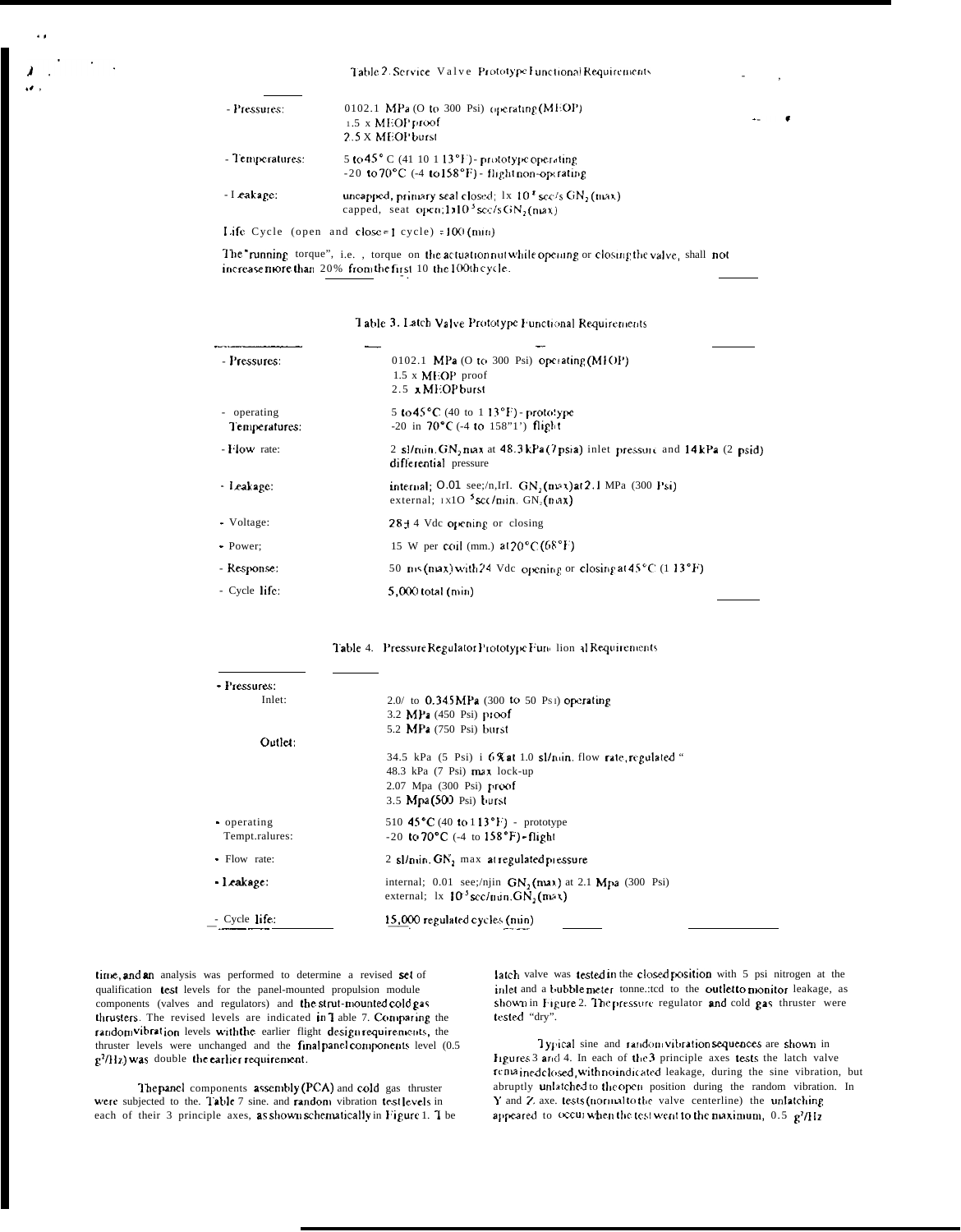Table 5. Cold- gas Thruster Prototype Functional Requirentents

|                   | the component and contact the                                                                                                                  |
|-------------------|------------------------------------------------------------------------------------------------------------------------------------------------|
| - Pressures:      | 0 to 34.5 kPa $(0 \text{ to } 5 \text{ Psig})$ operating                                                                                       |
|                   | 2.07 kPa (300 Psi) proof                                                                                                                       |
|                   | 23.5 kPa (500 Psi) proof                                                                                                                       |
| Operating         | $-20$ to $45^{\circ}$ C ( $-4$ 10113 $^{\circ}$ F) - prototype                                                                                 |
| Temperatures:     | $-45$ to $70^{\circ}$ C (-49 to $158^{\circ}$ F) - flight                                                                                      |
| - Thrust Rating;  | $4.5 \text{ mN}$ (0.001 lbf) +20% at 34.5 kPa                                                                                                  |
|                   | $(5 \text{ psig})$ GN, non inal inlet pressure                                                                                                 |
| -Flow rate:       | 8 mg/s (0.0146 SCFM) GN, (max) at 34.5 kPa                                                                                                     |
|                   | $(5 \text{ psig})$ and $20^{\circ}$ C $(68^{\circ}1)$                                                                                          |
| $-1$ cakage:      | internal, $0.01$ scc/mun. $GN_2$ (max) al 34.5 kPa (5 Psig)                                                                                    |
|                   | external: $1x10^3$ scc/min GN, (max)                                                                                                           |
| • Voltage:        | ?8 + 4 Vdc operating                                                                                                                           |
|                   | ?0 $Vdc$ (nax) Pull-in at 45 $°C$ (113 $\textdegree$ F)                                                                                        |
|                   | 3 Vdc (rein) drop out at $45^{\circ}$ C (113"1)                                                                                                |
| • Power:"         | <b>actuation:</b> $[0 \ W (\text{max})]$ at 28 Vdc and 20 $^{\circ}$ (68" <b>F</b> )                                                           |
|                   | holding: 1 W (max) at 10 Vdc and $20^{\circ}$ C (68 $^{\circ}$ F)                                                                              |
| - Response Time:  | .<2.5 ms with ?4 Vdc from signal to full open or close at $45^{\circ}$ C (113"P)                                                               |
| - Max. Continuous | $30s$ (min)                                                                                                                                    |
| On-Time:          |                                                                                                                                                |
| - Cycle life:     | $15,000$ cycles (min)<br><u> 2001 : 2002 : The Communication de l'Autorist (1982 : 2003 : 2004 : 2004 : 2004 : 2004 : 2004 : 2004 : 2004 :</u> |

#### l'able 6. Vibration Design Requirements

Sinusoidal

| <b>FREQUENCY (Hz)</b> | <b>REQUIREMENTS</b>      |
|-----------------------|--------------------------|
| $5 - 20$              | 1.91 cmD.A.Displacement  |
| $20 - 100$            | 15, (J $\bm{p}$ 010 peak |

Designsweep rate: 2 octaves/minute (once up and down in frequency) meach of three orthogonal axes.

D.A.-Double Amplitude

Random

| FREQUENCY (Hz) | <b>REQUIREMENTS</b> |
|----------------|---------------------|
| $20 - 80$      | $+6$ dB/octave      |
| 80 - 1100      | $0.25g$ + + 2/Hz    |
| $1000 - 2000$  | -12 dB/octave       |
| Overall        | $17.6$ g rms        |

Design duration: 3 minutes/axis in each of three orthogonal axes

vibration magnitude. The valve was electrically re-closed after each test and the bubble meter showed no change in leakage rate. Further results will be discussed in the next section.

#### Thermal Cycling Tests

Breadboard Cold-Gas Propulsion Test System

A breadboard cold-gas propulsion test system was designed and assembled, and the Rluto ATI spacecraft propulsion components we recycled a total of 60,000 times under ambient and designiencerature conditions The system is shown schematically in Figure S and pictorially m Figures 6 and 7. The gas reservoir was pressurized to 300

psi, via manual valve V1, with nitrogen gas that had passed through a 0.4 micronhigh-capacity Millipore filter. The gas passed from the reservoirto the two cold gasthrusters through a system filter (2 micron effective, 10 micron absolute), latch valve V2 (S/N 002), pressure regulator, latch valve V3 (S/N 001), and line filter (10 micron effective,  $25$ <sub>micron</sub> absolute). A flow meter sensor was installed aft of the reservoir, but was not used for these tests since the flow rates of the individual thrusters had been previously calibrated by the manufacturer (0.34? SLPM at 5 psi inlet pressure). The two service valves, V4 and V5, were used as access ports to measure the leakage of valves V2 and V3 with the bubble meter

Nozzle plug fittings, shown installed in Figure 6, allowed the thruster valve leakage rates to be measured with the bubble meter or a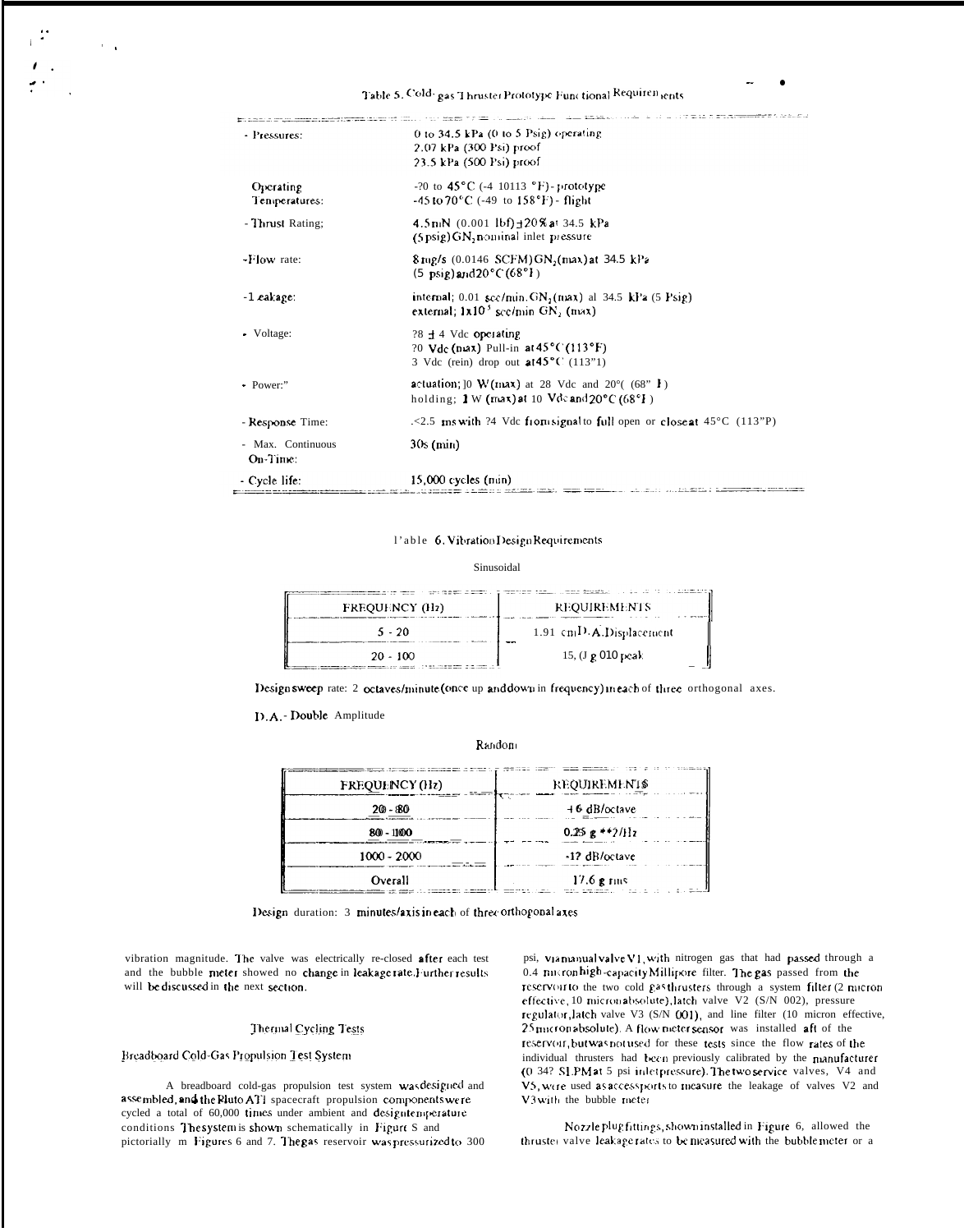#### Sinusoidal Vibration

|                      | Frequency $(Hz)$                | Level                                     |
|----------------------|---------------------------------|-------------------------------------------|
| Cold-Gas Thrusters   | $5 - 28$<br>28-44<br>$44 - 100$ | $0.75$ in. D.A.<br>$30g0$ pk<br>$15g0$ pk |
| PCA Panel Components | $5-20$<br>$20 - 100$            | $0.75$ in. D.A.<br>$15g0$ pk<br>.         |

Vibrate in each of three orthogonal axes. Sweep in one direction @ 2 octaves/minute.

#### Random Vibration



Vibrate for three minutes in each of three orthogonalaxes.



Fig. 1. Axis Definition and Accelerometer Location

COLD GAS THRUSTER

heliumleak detector. All components, tubing. and fittings were created to the D2 level.

Beside leakage rates, measurements consisted of the reservoir pressure and temperature (Pland T1), static pressure and temperature fore and aft of the pressure regulators (P2, T2/P3, T3), and the actuation voltage and current for the two thrusters (T1V, T1A. and T2V, T2A). P1 and P2 were Taber pressure transducers, P3 a short time response Statham transducer, and copper constantanthermocouples were used for



1 ig. 2. Bubble Meter Setup for Latch Valve Shake Tests

all temperature measurements. Thruster current was determined by measuring the voltage drop across a 5 ohm resistor in the actuation circuit.

The breadboard system is shown installed in its temperature conditioning chamber in ligure 8. The test control and data acquisition system is shown in I 1gure 9. Actuation of the latch valves and pulsing of the two cold-gas thrusters was controlled hy a LabView computer/power suI,J,ly/valve driver system. The valve driver circuit,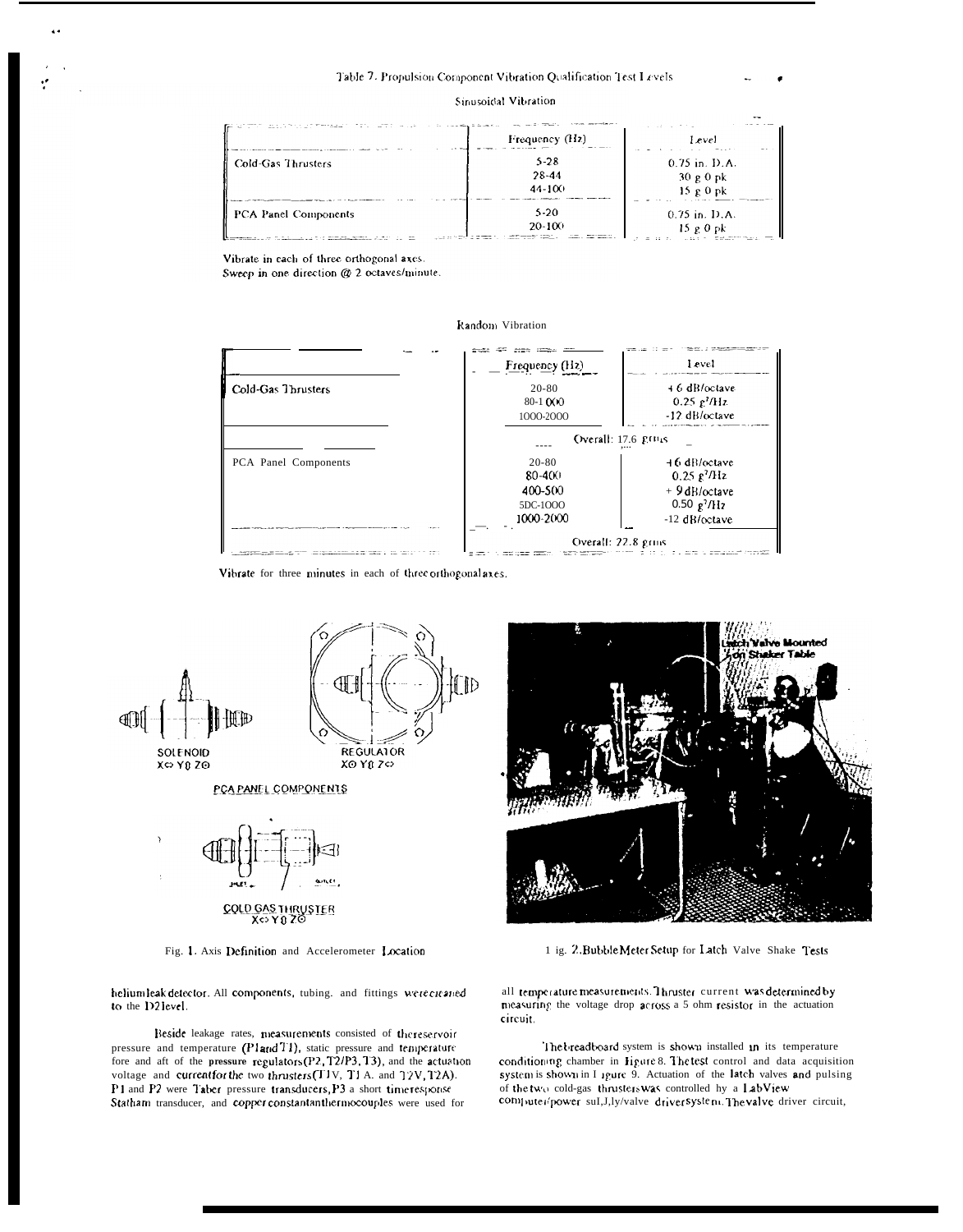



1 1g 3 Cold Gas "1 hruster Sin usoidal Vibration Sweep, X Axis

Fig 4 ('old.(is\ "1 hruster Random Vibration Sweep, X Axis



Fig. 5. ATI Breadboard Test System

shown schematically in Figure 10, was a simplified version adapted from plans provided by the latch valve and thruster manufacturer

The data acquisition system was a second LabView computer. operating at two sampling rates. The thruster valve voltage and current and the regulated pressure, P3, were each sampled approximately 40. times a second, the balance once a minute. A digital oscilloscope was also used to periodically record the thruster valve voltage and current. trace pulses for opening response-time determination.



Fig. 6. Breadboard Cold-Gas Propulsion Test System - Front View



Fig. 7. Breadboard Cold-Gas Propulsion Test System - Rear View

#### Test Procedure

The breadboard system was cycled at ambient temperature and the prehiminary flight requirement temperatures of -20°C and +70°C. The order of the testing was as shown in Table 8: Basically, what was felt to be the most critical of the ATI miniaturized components acceptance tests were performed at ambient temperature and at the test conditioning temperature prior to each cycling test. Table 9shows the order of these a ceptance tests.

#### **Test Reults**

The predicted thruster duty cycle had increased considerably beyond the prototype functional requirement of 15,000 cycles. As indicated previously, the two thrusters were pulsed a total of 60,000. times (ao FY'94 representative duty cycle): 10,000 at ambient temperature, 15,000 at (2010) (141F), 15,000 at 70°C (158°F), and 20,000 at ambient. The thrusters were pulsed at a period of 1 second 100 ms on, 900 ms off - an impulse bit of approximately  $4.4 \times 10^{4}$  N/s. In prestest check-out of the breadboard system, it was discovered that the S/N-002 pressure regulator had been affected by the vibration testing it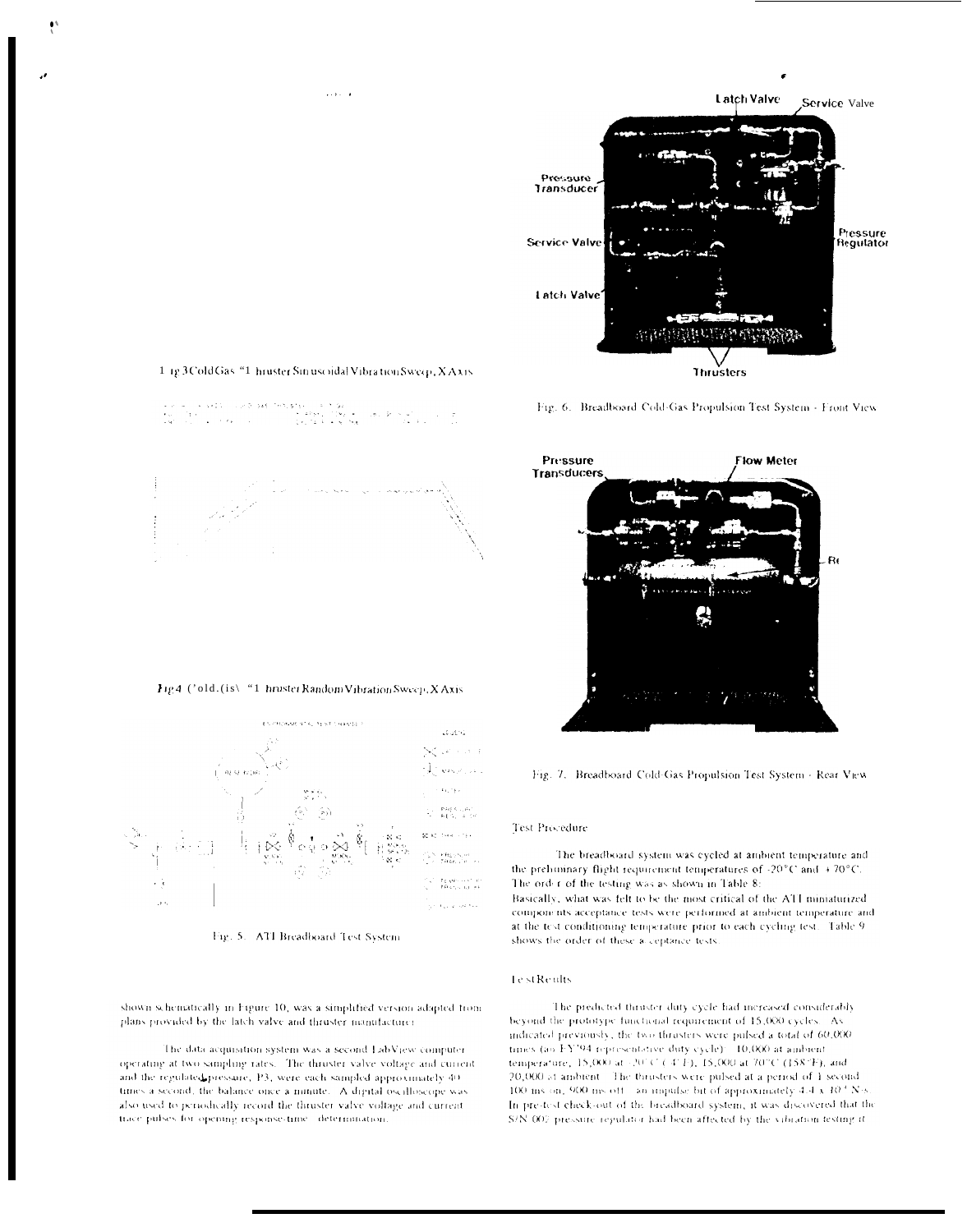

Fig. 8. Test System Installed in Temp. Conditioning Chamber



Fig. 9. Test Control and Data Acquisition System

b a d undergone. It would not open (remained in the lock-up position) to allow gas' flow through it. It was removed from the breadboard system and the non-vibrated S/N 001 regulator installed and used in the subsequent tests.

The latch valve internal leakage measurement results are listed in Table 10. No measurable leakage (NML) could be detected for either latch valve before or after the first 10K ambient temperature cycles. An -20°C V2, which had been dynamically tested, would not open. Raising the temperature back to 20°C allowed the valve to be opened. The amend latch valve, V3, had a gross leak at -20" C which exercising the valve didn't correct. At the subsequent ambient acceptance test V2 could not be closed, and it remained in the open position for the. balance of the test program. No measurable leakage was detected for V3 here and for the balance of the test series.

The internal leakage measurement results for the two cold gas thrusters are shown in T able 11. T2, which was dynamically tested, showed no measurable leakage throughout the test series. Helium leak checks before and after yielded 3.2  $\times$  10<sup>9</sup> and 2.0  $\times$  10<sup>\*</sup> see/s, respectively. T1developed a detectable leakage - 6 to 7  $\times$ 10<sup>3</sup> scc/min.

#### LATCHVALVE (4-2 OPEN, 2 CLOSE)







Fig. 10. Valve Drive Circuit

 $GN<sub>2</sub>$  still below the prototype technical specification value of 10<sup>2</sup>  $\frac{\text{sec/min}}{\text{sinh}}$ . GN<sub>2</sub> - over the final 20K ambient temperature cycles.

The pull-in and drop-out voltages (Table 12), measured to  $\pm 1V$ , for the two thrusters showed little or no deviation over the span of the test series

#### Table 8. Testing Order

- Ambient Temperature 1 est 1.
	- Component Acceptance Tests a. b. Thruster Cycling (I OK)

عامتنا الدعاء

- 2. Cold Conditioning emperature Test (-20°C)
	- Component Acceptance Tests Ambient Temperature  $\overline{a}$
	- Component Acceptance Tests - 20°C  $<sub>b</sub>$ </sub>
	- $\mathbf{c}$ . Thruster Cycling (1 SK)
- Hot Conditioning-Temperature Test (70°C)  $\mathcal{L}$ 
	- Component Acceptance 1 ests Ambient Temperature a.
	- Component Acceptance Tests 70°C b.
	- Thruster Cycling (1 SK)  $\mathbf{c}$ .
- Repeat Ambient Temperature Test  $4.$ 
	- a. Component Acceptance Tests - Ambient Temperature
	- $\mathbf b$ . Thruster Cycling (20K)
- c. Component Acceptance Tests - Ambient 1 emperature  $2 - 725$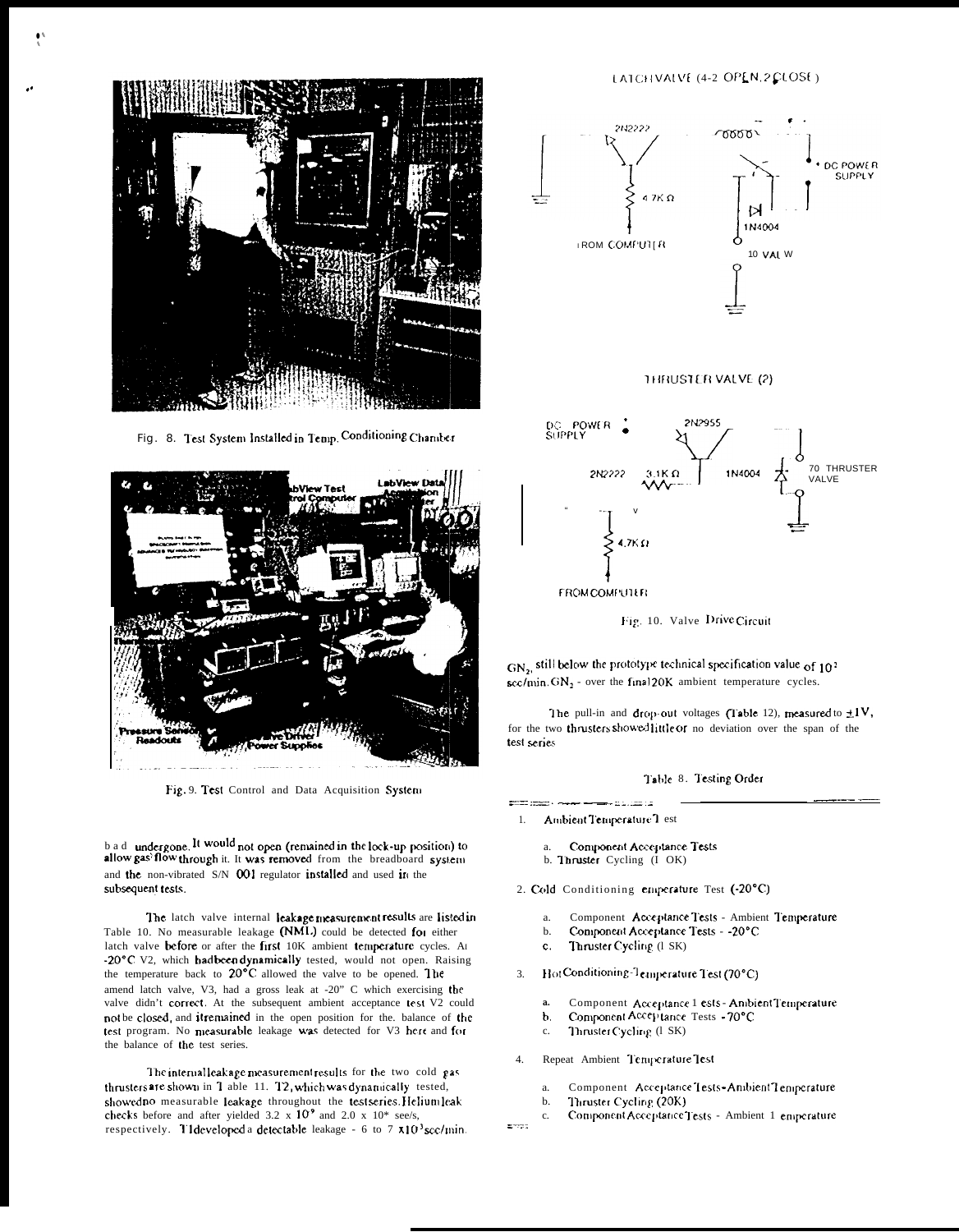# Table 9. Order of Component Acceptance '1 ests

| 1. | Measure leakage of latch valve V? (bubble meter) over period of 10 minutes.        |
|----|------------------------------------------------------------------------------------|
| 2. | Measure leakage of latch valve V3.                                                 |
| 3. | Measure leakage of thruster 11.                                                    |
| 4. | Measure leakage of thruster 12.                                                    |
| 5. | Measure pull-in and drop-out voltage of thruster T1                                |
| 6. | Measure pull-in and drop-outvoltage of thruster T2                                 |
| 7. | Record regulator pressure leal age over period of 1/2 to 1 hours                   |
| 8. | Measure regulator regulation band, with two thrusters pulsing, over inlet pressure |
|    | range of $300$ to $50$ psi.                                                        |
|    |                                                                                    |

## Table 10. Latch Valve Internal Leakage Results

| Functional Requirement: 0.01 sec/min. $GN_2$ (nax) at 2.1 MI's (300 Psi) |  |  |  |  |  |
|--------------------------------------------------------------------------|--|--|--|--|--|
|--------------------------------------------------------------------------|--|--|--|--|--|

|                                       | Moog<br>Acceptance         | 10K        | cles  |                           | 15K                       | 15K   |      | 20K  |
|---------------------------------------|----------------------------|------------|-------|---------------------------|---------------------------|-------|------|------|
|                                       | admin. G N,                | Anib.      | Anib. | $-4$ °F                   | Amb.                      | 158°F | Amb. | Amb. |
| V <sub>2</sub><br>$(300 \text{ Psi})$ | 6.67x1(P)                  | <b>NML</b> | NML   | NML<br>(wouldn't<br>open) | Stuck in open<br>position |       |      |      |
| V3<br>$(5 \text{Psi})$                | 0.0<br>$(300 \text{ Psi})$ | NMI.       | NMI.  | Gross leak                | NMI.                      | NMI.  | NMI. | NML. |

NMI - No Measurable Leakage

 $\ddot{\phantom{a}}$ 

7 le 11. Thruster Valve Internal Leakage Results

Functional Requirement: 0.01 scc/min. GN<sub>2</sub> (max) at 34.5 kPa (5 Psig)

| Г÷ | Moog<br>Acceptance    | 10K                              | :les    |         | 15K  | 15 K       | 20K  |                                 |
|----|-----------------------|----------------------------------|---------|---------|------|------------|------|---------------------------------|
|    | $sec/min$ . $GN_2$    | Amb.                             | And.    | $-4$ °F | Amb. | 158°F      | Anb. | Amb.                            |
| T1 | $1.0x10$ <sup>*</sup> | NMI.                             | NMI.    | NML     | NMI. | NMI.       | NMI. | 7. MX103<br>6.0x10 <sup>3</sup> |
| T2 | 7.4X10\$              | NMI.<br>$3.2x1$ (19)<br>scc/s He | $NM1$ . | NMI.    | NML  | <b>NMI</b> | NML  | NML.<br>2.02.10'<br>scc/s He    |
|    |                       |                                  |         |         |      | NMI.       |      | No Measurable Leakage           |

Table 12. Thruster Valve Pull-In and Drop-OutVoltages

Functional Requirements:<br>Pull-in; 20 Vdc (max) at 45°C (113°F) Drop-out; 3 Vdc (min) at 45°C (113°F)

|   |    |                           | Moog<br>Acceptance                           |               | <b>CONTRACTOR</b>                 |               |                |         | and some some are produced "Whitehall that is |
|---|----|---------------------------|----------------------------------------------|---------------|-----------------------------------|---------------|----------------|---------|-----------------------------------------------|
|   |    |                           | 10K cycles                                   |               |                                   | 15K           | 10K            | 20K     |                                               |
|   |    |                           | $70^{\circ}$ F                               | Amb.<br>.     | $-4$ °F<br><b>CONTRACTOR</b> 1979 | Amb.          | $158^{\circ}1$ | Amb.    | Anil                                          |
| ٠ | TI | Pull-in V<br>Drop-out, V  | 13.3<br>4.3                                  | $15 + 1$<br>4 | 15                                | 15<br>$4 - 5$ | $15 - 16$      | 16<br>4 | 15                                            |
|   | 72 | Pull-in, V<br>Drop-out, V | 14.6<br>7.3<br>$\overline{\phantom{a}}$<br>= | 15<br>8       | 16                                | 16<br>8<br>÷. | 16<br>9        | 16<br>9 | 15<br>$8 - 5$                                 |

 $\ddot{\phantom{a}}$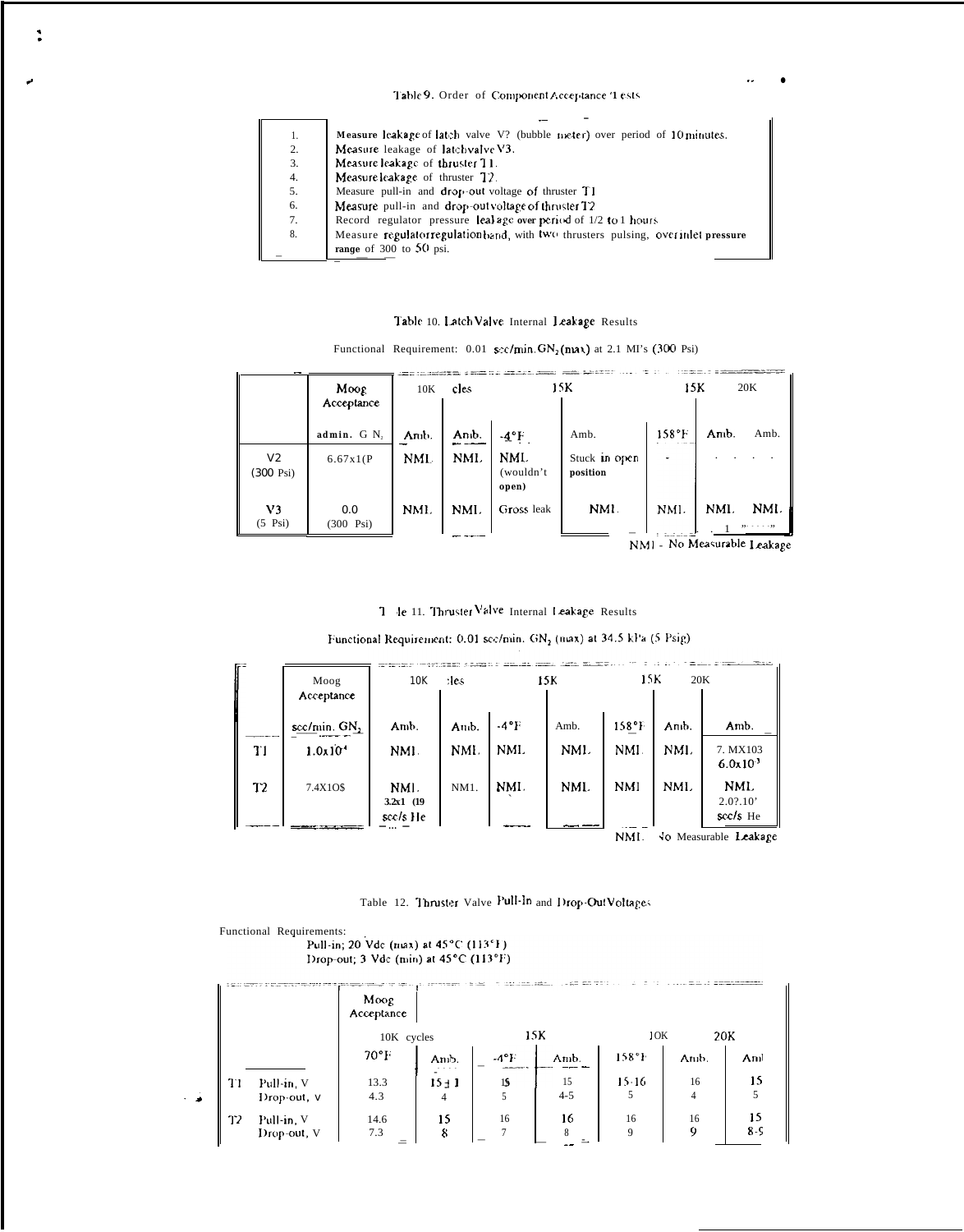Figure 11 shows voltage and current pulse traces for the two thruster valves - taken at the conclusion of the 60,000 cycles, but essentially unchanged throughout the series. Table 13 shows representative actuation voltage, current draw, and power values for the respective conditioning temperature cycles. The excitation voltage was held at the thruster manufacture.r's acceptance test value of 23-24 volts. As shown, the current drawn by the two thrusters increased at -20°C and decreased at 70°C.

The opening response time (time delay from energizing to opening of thruster valve) for the two thrusters is indicated by the inflections in the high sweep-ratevoltage and current traces in Figure 12. These sweeps were also takennear the. conclusion of the 60,000 cycles. The results for the respective conditioning temperature cycles are tabulated in Table 14. The opening response times were  $\leq$  lms throughout the test series and the final values were essentially identical to the manufacturer's acceptance test results. Valve closing response times for the latter were  $\angle$  280 ms.

The results of the pressure regulator lock-up leakagetests are tabulated in Table 1S. 1 he initial acceptance test showed a drop in the lock-up pressure, 3'3. of 0.03 psi  $(0.75\%$ ) over a period of 1 hr., indicating that the outlet line fittings leakage exceeded that. Of the regulator. The high values for the pre-70° C am bient temperature tests are probably attributable to the pressure transducer not being adequately warmed up. I he lock-up pressure rose 0.3 psi, a 5.7 % increase, m 15 min. at the pm-test 70°C temperature condition, indicating a definite leak. The post-70° C acceptance test at ambient temperature showed 00 change over 3( I min. The final acceptance testshowed a low 0.03psi  $(0.5 S%)$  drop over a period of 2 hr.

The lock-up/regulated pressures with the two thrusters cycling, measured over a regulator supply pressure, range of 300 to 50 psi, are tabulated in Table. 16. The regulated pressure results, plotted in Figure 13, fell within the technical specification of  $5\pm 0.3$  psi. A standard deviation of  $\pm$  0.03 psi over the 250 psirange in inlet pressure was determined for the mostcomplete data sets.







Table 13. Thruster Valve. Actuation Power at 23-24 Vdc Excitation Voltage

| Functional Requirement: 10W ( $max$ ) at 28 Vdc and $20^{\circ}$ C (68 $^{\circ}$ F) |  |  |  |
|--------------------------------------------------------------------------------------|--|--|--|
|--------------------------------------------------------------------------------------|--|--|--|

|       |            | Moog<br>Acceptance                          | 10K c yeles | 15K            | 15K             | 20K  |      |
|-------|------------|---------------------------------------------|-------------|----------------|-----------------|------|------|
|       |            | $70^{\circ}$<br>$\mathcal{L}_{\mathcal{A}}$ | Amb.        | $-4^{\circ}$ F | $158^{\circ}$ F | Amb. |      |
| T1    | Voltage, V | ?4                                          | 23          | 23             | 23              | 24   |      |
|       | Current, A | 0.28                                        | 0.26        | 0.29           | 0.24            | 0.27 |      |
|       | Power, W   | 6.27                                        | 5.41        | 6.72           | 4.61            | 5.83 |      |
| $T-2$ | Voltage, V | ?4                                          | 23          | 23             | 23              | 23   | 24   |
|       | Current, A | 0.28                                        | 0.26        | $0, ?9$ 0.30   | O 24            | 0.26 | 0.28 |
|       | Power, W   | 6.27                                        | 5.41        | $6.72 - 7.20$  | 4.61            | 5.41 | 6.27 |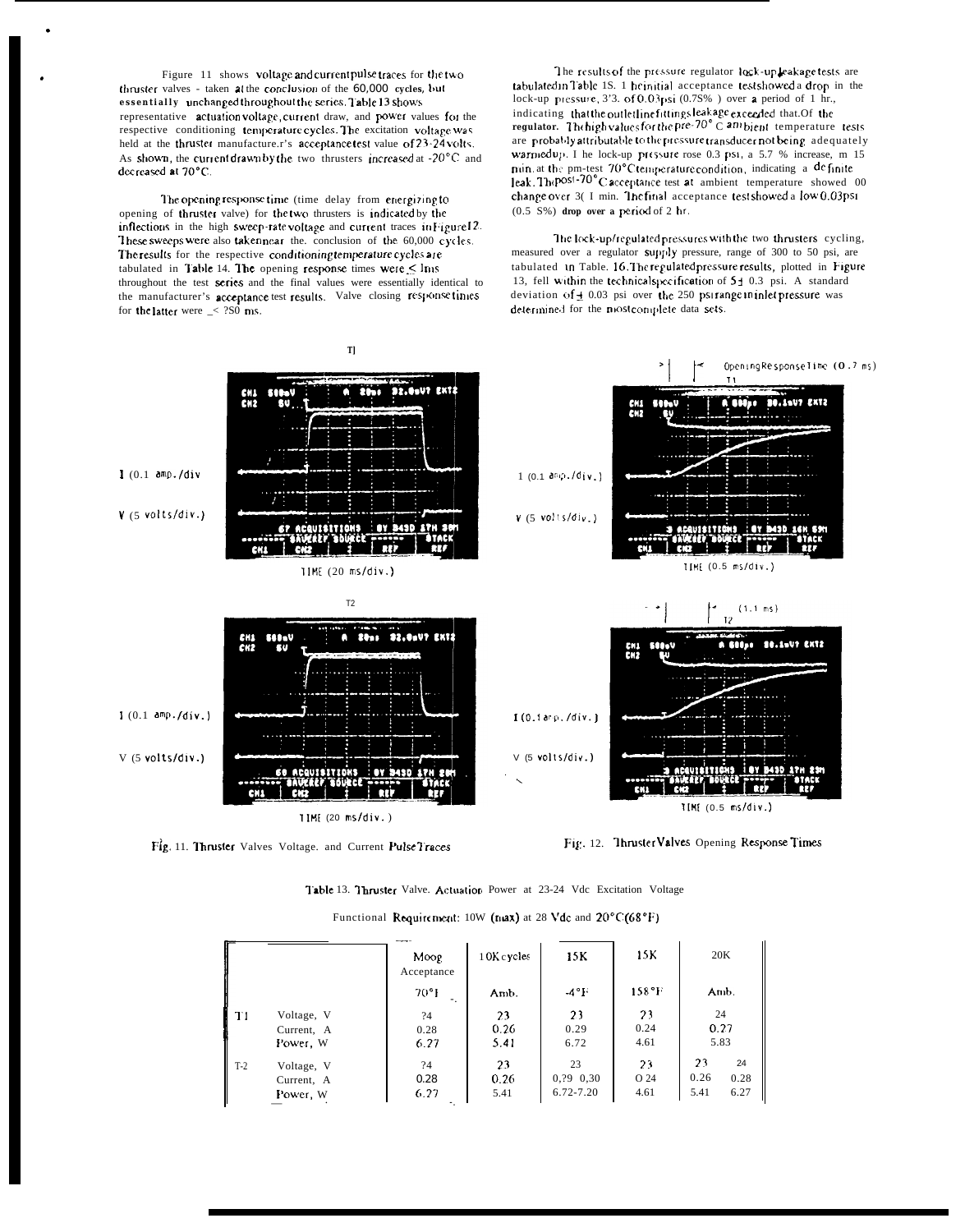#### 7 able 14. Thruster Valve Opening Response Time

| <b>CONTRACTOR COMPANY PRODUCTS AND INCOME.</b><br><b>AS RELEASED AT ALC 19</b> | Moog<br>Acceptance | 1 OK cycles     | 15K                  | 15K      | 20K        |
|--------------------------------------------------------------------------------|--------------------|-----------------|----------------------|----------|------------|
|                                                                                | 70°1               | Amt $\lambda$ . | $-4^{\circ}$ F<br>-- | 158°F    | Anib.      |
| T1                                                                             | $0.66$ ms          | $\sim$ 1        | $\leq 1$             | - 1      | $f$ ). $7$ |
| าว<br>------                                                                   | 1.06<br>$-$        | $\sim$ 1        | - 1<br>$-$           | $\sim$ 1 |            |

# Functional Requirement:  $\leq$  2.5 ms with 24 Vdc at 45°C (113°F)

#### Table 15. Pressure Regulator Lock-up 1 eakage Test Results

|                            |          | P3, Psig   |               |          |              |      |                      |
|----------------------------|----------|------------|---------------|----------|--------------|------|----------------------|
|                            |          | 10K cycles |               | 1SK      | 15K          |      | 20K                  |
| Time, min.                 | Amb.     | Amb.       | $-4^{\circ}F$ | Amb.     | 158°F        | Amb. | Amb.                 |
| $\bf{0}$<br>$\overline{7}$ | 5.36     | 5.35       | 5.38<br>5.37  | 7.2?     | 5.30<br>5.46 | 5.31 | 5.43                 |
| 15                         | 5.35     | 5.34       | 5.34          | 7.20     | 5.59         | 5.31 |                      |
| 30                         | 5.34     |            |               | 7.20     |              | 5.31 |                      |
| 45                         | 5.33     |            |               |          |              |      |                      |
| 60<br>120                  | 5.32     |            |               |          |              |      | 5.40                 |
| Net Reg.<br>Leakage        | $\cdots$ | $\ddotsc$  |               | $\cdots$ | Leaking      |      | $\ddot{\phantom{0}}$ |

Functional Requirement: 0.01 sec/min. GN<sub>2</sub>(Fiax) at 2.1MPa (300 Psi)

# Table 16. Pressure Regulation Band Test Results<br>S/N 001

#### Functional Requirements: Lock-up; 7 Psi (niax) Regulated; 5 ± 0.3 Psi at 1.0 sl/min

|                      | P3. Psig<br>Lock-up/Regulated at 0.7 sl/min |                                      |           |                        |                           |                          |
|----------------------|---------------------------------------------|--------------------------------------|-----------|------------------------|---------------------------|--------------------------|
|                      | 10 cycles                                   | 15K                                  |           |                        | 15K                       | 20K                      |
| P <sub>2</sub> . Psi | Amb.                                        | $-4$ <sup>o</sup> F                  | Amb.      | 158°                   | Amb.                      | Amb.                     |
| 300                  | 5.2915.19                                   | 5.3315.??<br>5.38/5.26               | 5.32/5.20 | 5.20/5.13              | 5.2715.22                 | 5.31/5.22                |
| 2.50<br>200          | 5.31/5.21<br>5.3315.23                      | 5.40/S.28                            | 5.3415.23 | 5.2?15.17              | 5.2915.22                 | 5.33/5.23                |
| 150<br>100           | 5.34/5.24<br>5.35/5.26                      | 5.411s. ?9<br>5.41/5.30<br>5.40/5.31 | 5.3515.24 | 5.23/S.17<br>5.2415.17 | S.311S.20<br>$5.31/s.$ ?1 | 5.35/5.25<br>5.3 \$15.26 |
| s o                  | 5.3615.28                                   |                                      |           |                        |                           |                          |
| Mean<br>Std. dew.    | 5.3315.24<br>30.026140.033                  | 5.39/5.28<br>$+$ 0.031/j 0.033       |           |                        |                           |                          |

The decrease in the regulated pressure with increasing temperature is as was observed in the manufacturer's acceptance tests.

#### Summary

Dynamic testing of one of eachcomponent resulted in unlatching of the latch valve at the maximum random vibration level of 0.5  $g^2/Hr$ (double theprototypeflightdesign requirement). and the pressure regulator wouldnot open following testing. 1 he breadboardcold-gas propulsion test system with the second, unshaken regulator was cycled

60,(X)0 times (prototype functional requirement - minimum of 15,000 cycles): 10,000 at ambient temperature, 15,000 at each of the flight design temperatures of -20°C and 70" C, and 20,000 at ambient temperature. The following problems were encountered (1) the shaken latch valve would not open at -20°C and later failed in the open position; (2) the second, unshaken latch valve exhibited gross leakage at -20°C, probably notfully closing, and (3) the pressure regulator leaked about + 0.02 psi/nun.in the lock-up condition at  $70^{\circ}$ C. Other than an increase in leakage (still within spcc) of one thruster valve over the final 20,000 cycles, the performance of the two cold-gas thrusters remained essentially unchanged throughout the 60,000 cycle test series.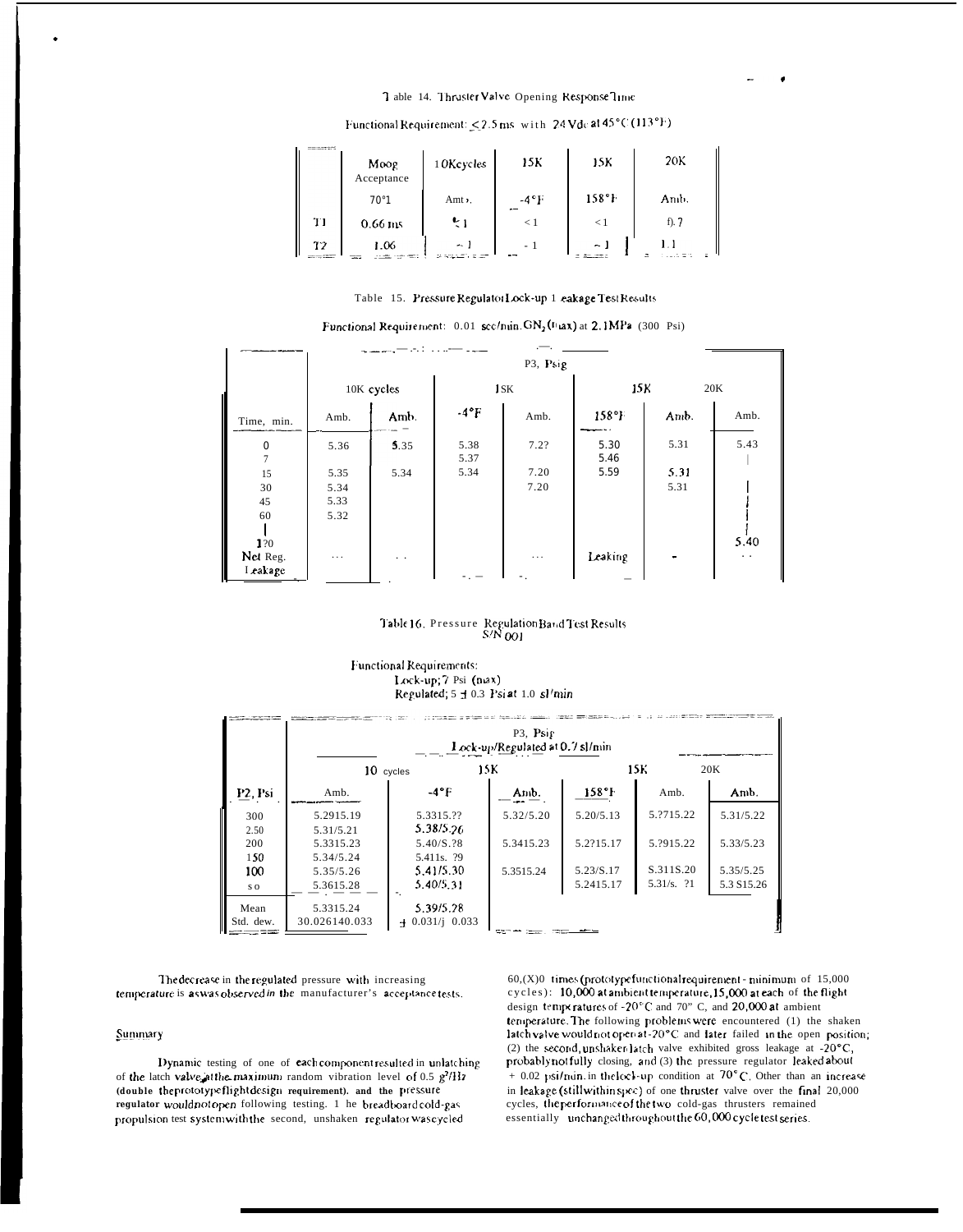

Fig. 13. Regulation Band Test Results



Fig 14. Dynamic lestSet-Up for Modified Pressure Regulator

#### Diagnosis and Modification

The prototype latch valves and pressure regulators were returned 10 the manufacturer for examination.

#### Latch Valve

The shaken latch valve was first checked at room temperature. Opening and closing performance was normal and leakage was measured to within specification. The valve was then tested in a thermal chamber. The test consisted of cycling the valve cope and closed data frequency of 1 Hz while lowering the temperature from 29°C (75°F) to -18°C (0°F) and returning to 24°C. The valve operated normally during the temperature descent to about -7" C. At -9 $^{\circ}$  C the valve began to operate erratically, appearing to operate at only one-half its stroke. At -15°C the unit barely closed, and at -18°C it from in the open position, substantiating the JPL cold temperature failure. During ascending temperature, erratic operation resumed at -7°C arrd normal operation at  $10^{\circ}$ C.

Disassembly of the valve revealed longitudinal wore marks on the inner surface of the valve poppet Vespel sleeve. Measurement of the parts showed them to be within tolerances, but towards the nunimum clearance. The sleeve was refurbish by reaming the I.D. to the high side of the diametral tolerance. Following reassembly. the valve was retested in a manner similar to the initial failure substantiation test, down to a temperature of -23°C. The valve operated normally throughout the test.

#### Pressure Regulator

Examination of the shaken regulator revealed that the "ny-lock" thread locking mechanism for the spring adjustment nut had allowed the nut to move slightly, enough 10 prevent the regulator from opening. A positive thread locking mechanism was designed and implemented. Dynamic testing of the modified regulator was repeated at JPL using the test configuration shown schematically in Figure 14. 1 able 17 lists the lock-up and regulated pressure values measured between each shaker test. The approximately 5 % shift in regulated pressure would be acceptable

#### Conclusions

There appear to be notechnical obstacles in miniaturizing passive propulsion components like service valves, with resultant considerable weightsavings

The miniaturization of latching type valves increase-s the challenge of balancing the actuating and latching forces to hold the valve armature in the last commanded position, and of maintaining adequate diametral clearance between any sliding parts, under all dynamic and thermal environmental conditions.

Aminiaturized prototype pressure regulator demonstrated the ability to meet a narrow regulated pressure band  $(±5%)$  at low outlet pressure, 34.5 kPa(5psig), and flow, 0.35SLPM, conditions over a wide range of inlet pressure and conditioning temperature.

1 he smallinternal displacements in low outlet pressure/flow rate mechanical-type pressure regulators increase their susceptibility to malfunction under dynamic environmental conditions. Slight dislocations of the internal mechanisms will alter their operating performance, i.e., ability to meet the functional requirements. Electronic "bang-bang" type systems should continue to be developed as an alternative pressure regulation, approach.

A robust cold-gas thruster valve-seal design has been developed that demonstrated lowleakage, operating repeatability, arrd high operating cycle life.

#### Acknowledgments

The assistance of the Propulsion and Chemical Systems Special Projects group in assembling and performing the breadboard system tests is grateful lyacknowledged.

1 he research described in this paper was carried out at the Jet Propulsion I aboratory, California Institute of Technology, under contract with the National Aeronautics and Space Administration.

#### References

Morash, Douglas 11. and Strand, Leon, "Miniaturized Propulsion  $\mathbf{1}$ . Components for the PlutoFastHyby Spacecraft, AIAA Paper No. 9'1-3374, 30th AIAA/ASMI/SAE/ASEE Joint Propulsion Conference, Indianapolis, IN, June 1994.